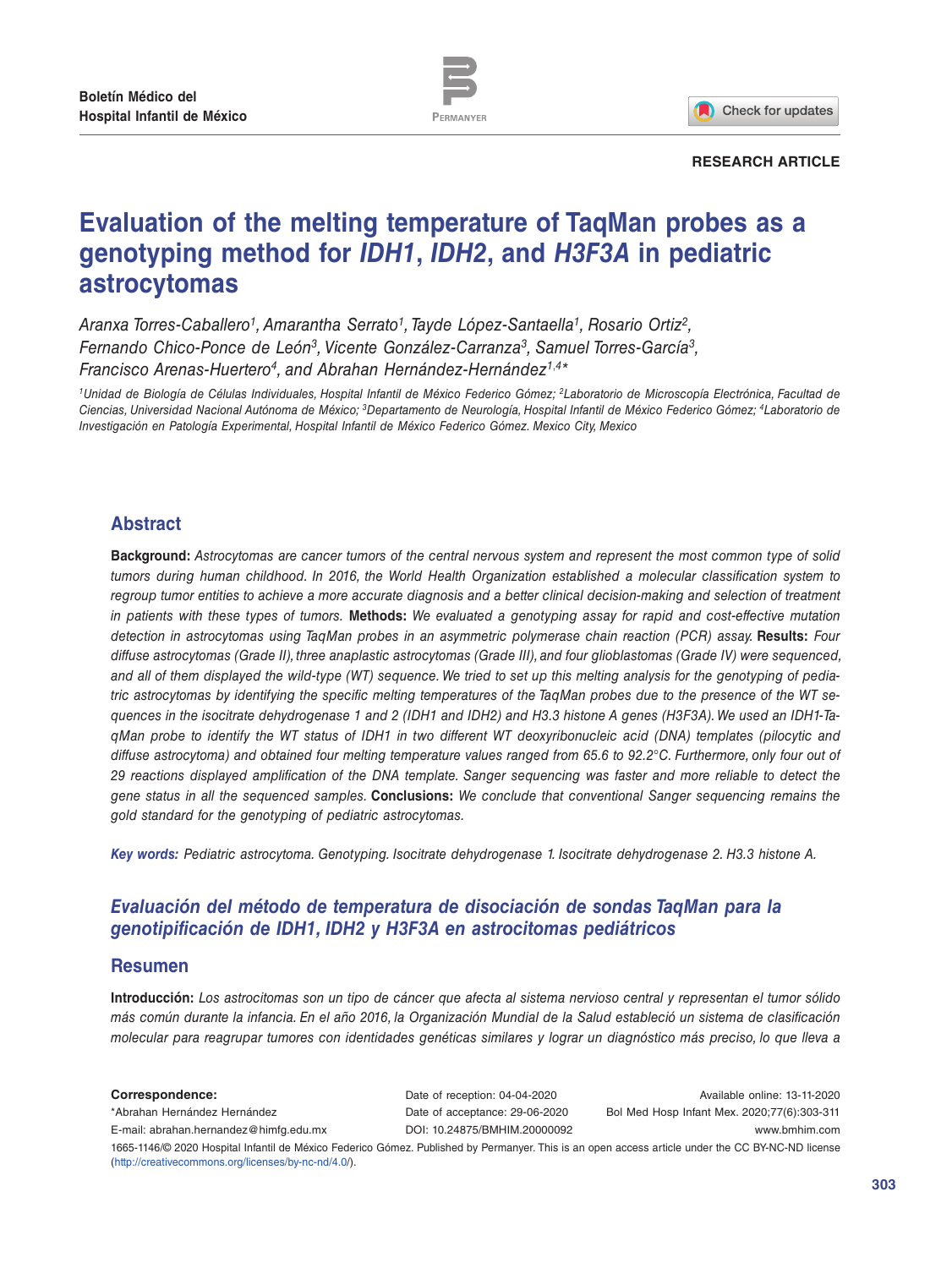*tomar las decisiones clínicas idóneas al elegir el tratamiento de pacientes con este tipo de tumores.* **Métodos:** *Se evaluó un protocolo que involucra el uso de sondas TaqMan en un ensayo de reacción en cadena de la polimerasa asimétrica para la detección de mutaciones en astrocitomas. Se secuenciaron cuatro astrocitomas difusos (Grado II), tres astrocitomas anaplásicos (Grado III) y cuatro glioblastomas (Grado IV). Se intentó establecer las condiciones del análisis para la genotipificación de los astrocitomas pediátricos mediante la identificación de las temperaturas de disociación específicas de las sondas TaqMan producidas por la prescencia de las secuancias WT en los genes isocitrato deshidrogenasa 1 y 2 (IDH1, IDH2) y H3.3 histona A (H3F3A).* **Resultados:** *Los astrocitomas mostraron la secuencia wild type (WT) (silvestre) de los genes. Se utilizó una sonda TaqMan IDH1 para identificar el estado de este gen en dos templados WT de DNA (astrocitoma pilocítico y difuso) y se obtuvieron cuatro valores de temperatura de disociación (65.6-92.2 °C). Solo cuatro de las 29 reacciones mostraron amplificación de DNA. La secuenciación de Sanger fue más rápida y confiable para detectar el estado de los genes en todas las muestras.* **Conclusiones:** *La secuenciación de Sanger sigue siendo la técnica más práctica para la genotipificación de astrocitomas pediátricos.*

*Palabras clave: Astrocitoma pediátrico. Genotipificación. Isocitrato deshidrogenasa 1. Isocitrato deshidrogenasa 2. H3.3 histona A.*

#### **Introduction**

Tumors of the central nervous system (CNS) are the most common solid tumors during childhood and are among the top two causes of cancer-related death in children in Mexico and worldwide<sup>1-3</sup>. These brain tumors are classified according to histology and tumor location. Gliomas arise from glial precursor cells present in the brain and spinal cord and are named according to their clinicopathologic and histologic subtype: astrocytomas originate from astrocytes, oligodendroglial tumors from oligodendrocytes, and mixed gliomas from a mix of oligodendrocytes, astrocytes, and ependymal cells. Significant experimental evidence shows that neural stem cells, glial progenitor cells, oligodendrocyte progenitor cells, and possibly differentiated astrocytes can serve as cells of origin for astrocytoma<sup>4,5</sup>. This type of tumor is the most commonly diagnosed type of glioma in children<sup>4</sup>. In Mexico, 32% of the diagnosed brain tumors correspond to astrocytoma<sup>1-3</sup>.

In 2007, the World Health Organization (WHO) published a series of guidelines to grade the CNS tumors $6$ . Thus, histopathological characteristics observed in hematoxylin- and eosin-stained sections, immunohistochemistry of lineage-associated proteins, and ultrastructural characteristics have been used for grading the pediatric astrocytomas into four grades (Table 1), leading to a lot of confusion and doubts among pathologists as the differentiation level varies between grades<sup>7</sup>.

Recently, the WHO published an updated grading system that considers the genetic basis of tumorigenesis and histological features $6,8$ . In this classification, diffuse astrocytoma, anaplastic astrocytoma, and glioblastoma are clustered in the diffuse astrocytic tumor category. Within this grading system, genetic driver mutations are included in these categories. Therefore,

diffuse astrocytic tumors are further classified by the presence or absence of mutations in the isocitrate dehydrogenase 1/2 (*IDH1/IDH2*) (isocitrate dehydrogenase [*IDH*] and nicotinamide adenine dinucleotide phosphate [NADP+] 1 and 2, respectively) and H3.3 histone A (*H3F3A*) genes. Meanwhile, low-grade astrocytomas are grouped into the other astrocytic tumor categories (Table  $1$ )<sup>7,9,10</sup>; thus, genotyping is not required as low-grade astrocytomas do not harbor these driver mutations.

The *IDH1* and *IDH2* proteins in the cytosol and mitochondria generate reduced NADPH from NADP+ by catalyzing the oxidative decarboxylation of isocitrate into alpha-ketoglutarate (α-KG) outside of the Krebs cycle. *IDH* gene mutations in one allele (heterozygous mutation) produce a switch from arginine to histidine at amino acid residue 132 (R132H) that changes the function of the enzymes, which, in turn, produce 2-hydroxyglutarate, a possible oncometabolite, instead of NADPH. *IDH1* mutations occur more commonly in glioma than *IDH2* mutations, which undergo a similar missense mutation at arginine 172 (R172H)<sup>11-14</sup>.

*H3F3A* may bear mutations that change lysine to methionine at position 27 (K27M) or glycine to valine or arginine at position 34 (G34R/V). These two mutations, detected by whole-genome sequencing, are seen in 30% of pediatric glioblastoma. However, the incidence of these mutations increases to 95% in highgrade glioblastoma from the midline location (80 and 15% of high-grade glioblastoma bearing K27M and G34R mutation, respectively)<sup>15,16</sup>.

This upgraded classification system elicited a layered diagnosis with histological classification. The WHO grades with molecular information are reported as *integrated diagnosis*, improving diagnostic accuracy, patient management, and treatment response due to targeted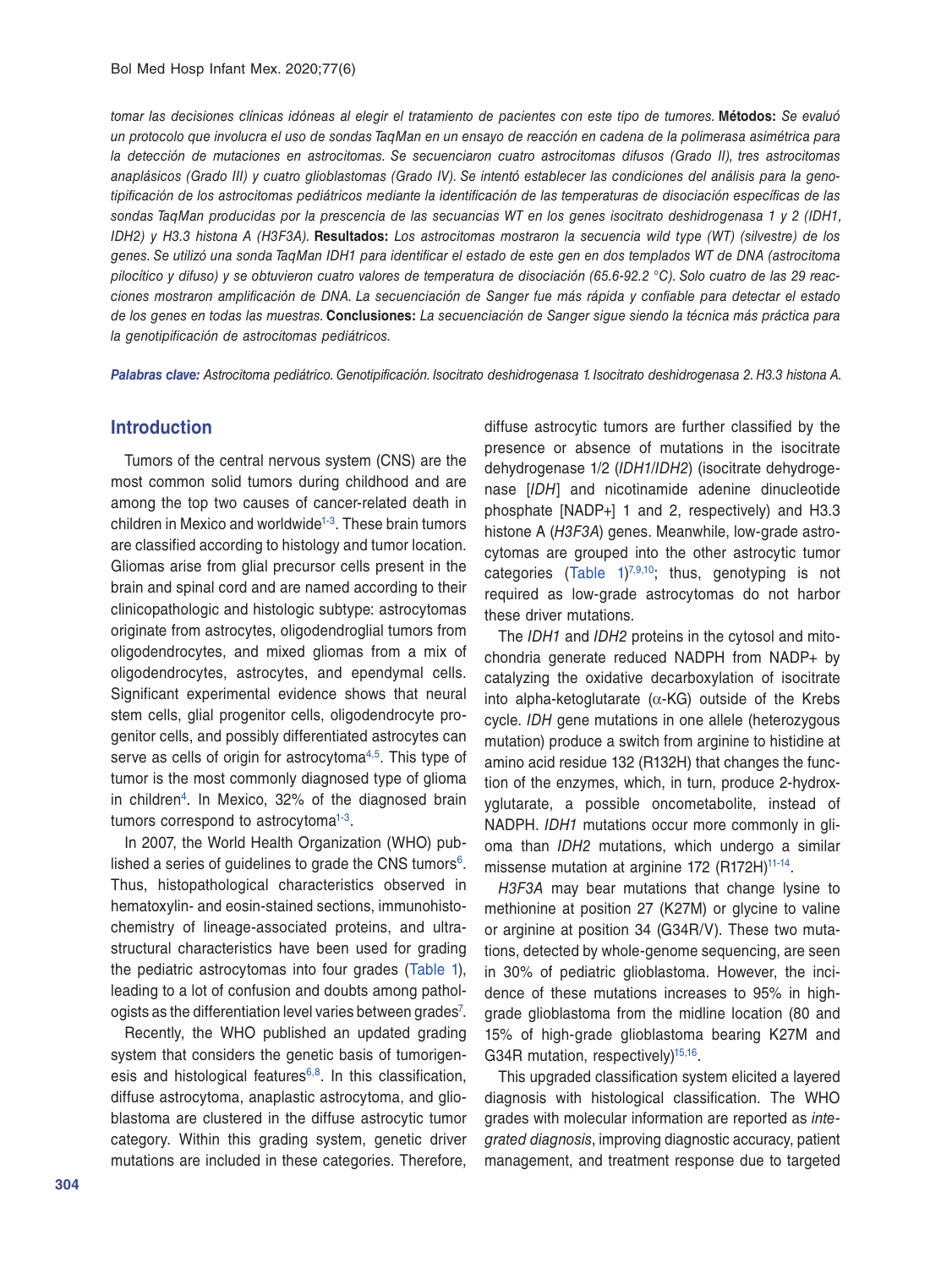| <b>Astrocytic tumors</b>            | <b>Histologic grade</b> |              |        | 2016 WHO classification |                                                                                                   |                    |
|-------------------------------------|-------------------------|--------------|--------|-------------------------|---------------------------------------------------------------------------------------------------|--------------------|
|                                     |                         | П            | Ш      | <b>IV</b>               |                                                                                                   |                    |
| Subependymal giant cell astrocytoma | $\mathsf{X}$            |              |        |                         | Other astrocytic tumors                                                                           |                    |
| Pilocytic astrocytoma               | X                       |              |        |                         |                                                                                                   |                    |
| Pilomyxoid astrocytoma <sup>b</sup> |                         | $\mathsf{X}$ |        |                         |                                                                                                   |                    |
| Pleomorphic xanthoastrocytoma       |                         | $\mathsf{X}$ |        |                         |                                                                                                   |                    |
| Diffuse astrocytoma                 |                         | $\times$     |        |                         | Diffuse astrocytoma, IDH-mutant                                                                   | Diffuse astrocytic |
| Anaplastic astrocytoma              |                         |              | $\chi$ |                         | Anaplastic astrocytoma, IDH-mutant                                                                | tumors             |
| Glioblastoma                        |                         |              |        | $\chi$                  | Glioblastoma, IDH-wild-type<br>Glioblastoma, IDH-mutant<br>Diffuse midline glioma, H3 K27M-mutant |                    |
| Giant cell glioblastoma             |                         |              |        | $\chi$                  |                                                                                                   |                    |
| Gliosarcoma                         |                         |              |        | X                       |                                                                                                   |                    |

|  |  |  | Table 1. The WHO classification of astrocytoma (2016) <sup>a</sup> |  |  |  |
|--|--|--|--------------------------------------------------------------------|--|--|--|
|--|--|--|--------------------------------------------------------------------|--|--|--|

WHO, World Health Organization; IDH, isocitrate dehydrogenase; H3 K27M, histone H3 K27M.

aAdapted from Louis et al., 2007 and 20166,10. This integrative classification includes the grading system used by the 2007 guidelines and the genetic driving mutation incorporated in 2016. The children specific H3 K27M entity is added in the current classification system.

bIn 2016, the WHO suggested not grading the pilomyxoid variant until further studies clarify its behavior.

therapies. However, it will also impose some technological constrains as not all the diagnosis centers may have access to genetic diagnostic tools (i.e., deoxyribonucleic acid [DNA] sequencing $7^{7,8}$ . Hence, it is essential to establish simple, cost-effective, and sensitive mutation scanning methods in clinical laboratories.

Sanger DNA sequencing has been widely used as the gold standard for clinical DNA analyses. However, it presents a low sensitivity (15-20% limit of mutant allele detection), emphasizing the need for a simple, cost-effective, and sensitive methods for mutation scanning in clinical laboratories as a routine practice for tumor sample analyses. The DNA melting analysis (DMA) of TaqMan probes has been claimed to fulfill such criteria. It has been used by Botezatu et al. and Huang et al. for the identification of mutations in the phosphatidylinositol-4,5-bisphosphate 3-kinase catalytic subunit alpha (*PIK3CA)*, *KRAS* (KRAS proto-oncogene GTPase), *NRAS* (NRAS proto-oncogene GTPase), and *BRAF* (B-Raf proto-oncogene serine/threonine kinase) genes<sup>17-19</sup>. The theoretical basis of the method is the dependence of the melting temperature of the double DNA helix on its length, base composition (GC content), sequence, and the degree of complementarity of the strands. An increase in the fluorescence of a self-quenching fluorescence probe, like TaqMan probes, has been shown not only when it is cleaved by *Taq* DNA polymerase in the polymerase chain reaction

#### **Table 2.** Classification of diffuse astrocytic tumors by DNA Sanger sequencing

| Astrocytoma-grade<br>(local ID)              | R132<br>in IDH1 | <b>R172</b><br>in IDH <sub>2</sub> | <b>K27 and G34</b><br>in H3F3A |
|----------------------------------------------|-----------------|------------------------------------|--------------------------------|
| Pilomixoid astrocytoma-<br>$II$ (M17)        | Wild type       | Wild type                          | <b>NA</b>                      |
| Diffuse astrocytoma-II<br>(CM15)             | Wild type       | Wild type                          | <b>NA</b>                      |
| Diffuse astrocytoma-II<br>(CM39)             | Wild type       | Wild type                          | <b>NA</b>                      |
| Pilomixoid astrocytoma-<br>$II$ (CM75)       | Wild type       | Wild type                          | <b>NA</b>                      |
| Anaplastic astrocytoma-<br>$III$ (M29)       | Wild type       | Wild type                          | <b>NA</b>                      |
| Anaplastic astrocytoma-<br><b>III (CM54)</b> | Wild type       | Wild type                          | <b>NA</b>                      |
| Anaplastic astrocytoma-<br>$III$ (M69)       | Wild type       | Wild type                          | <b>NA</b>                      |
| Glioblastoma-IV (M9)                         | Wild type       | Wild type                          | Wild type                      |
| Glioblastoma-IV (M10)                        | Wild type       | Wild type                          | Wild type                      |
| Glioblastoma-IV (M49)                        | Wild type       | Wild type                          | Wild type                      |
| Glioblastoma-IV (CM8)                        | Wild type       | Wild type                          | Wild type                      |

Tumor biopsies were classified by the Pathology Department of the Hospital Infantil de México Federico Gómez using genotyping by Sanger sequencing. The codons used for genotyping of *IDH1, IDH2*, and *H3F3A* and their genetic status in the tumor biopsies are displayed in single table columns.

ID, identification; NA, not applicable (as the genetic status is not used for

classification); *IDH1*, isocitrate dehydrogenase 1; *IDH2*, isocitrate dehydrogenase 2; *H3F3A*, H3.3 histone A; DNA, deoxyribonucleic acid.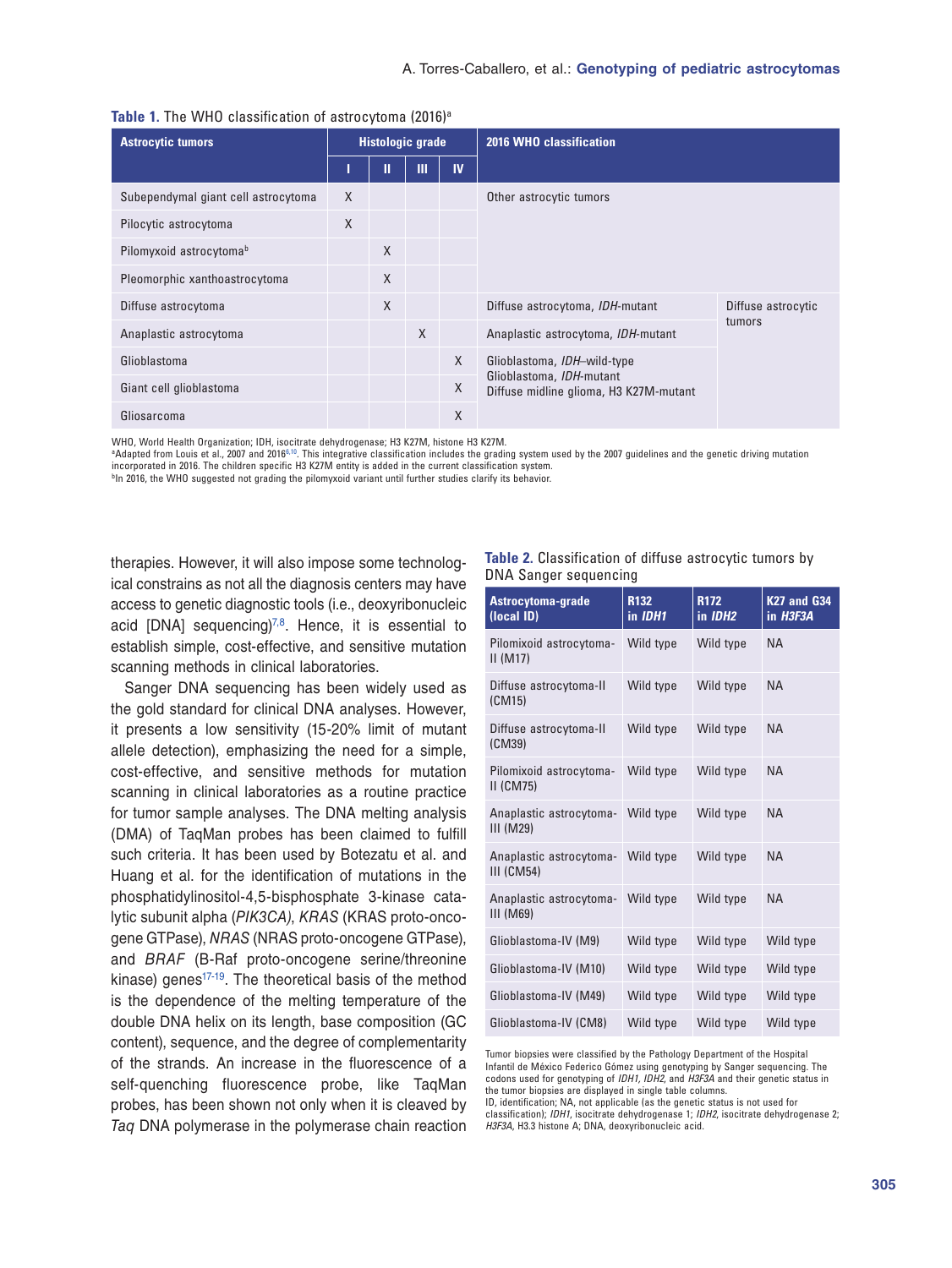

**Figure 1. A:** PCR standardization with magnesium chloride and hybridization temperature gradients. The PCR parameters of 1 mM MgCl2 and 61°C displayed specific amplification of the desired amplicons in *IDH1*, *IDH2*, and *H3F3A* genes (asterisks). **B:** The specificity of the PCR primers when using DNA as a template, as negative control reactions (with no DNA) were included for each amplicon. MWM: molecular weight marker; PCR: polymerase chain reaction; *IDH1*: isocitrate dehydrogenase 1; *IDH2*: isocitrate dehydrogenase 2; *H3F3A*: H3.3 histone A; DNA: deoxyribonucleic acid.

(PCR) but also when it is hybridized with the DNA used as a template (in both cases, the fluorophore and the quencher became spatially separated)<sup>18,20</sup>. Therefore, the TaqMan probe dissociation from a non-mutated (KO) or WT DNA will produce a specific melting temperature that can be scored by the drop of fluorescence (as the fluorophore and the quencher become more prone to contact each other upon dissociation from the template DNA). Meanwhile, the presence of a single mutation in the template DNA will produce a shift of this melting temperature.

Therefore, the analysis of the melting temperature of a TaqMan probe can be used to identify the WT or KO status of the genes of interest. In addition, this assay allows using TaqMan probes in a *closed-tube* format, first performing asymmetric PCR by adding more concentration either of the forward or reverse primer (to accumulate single-stranded DNA) and then the analysis of the melting temperature of the TaqMan probes<sup>17-19</sup>.

To incorporate a molecular classification system that enables a more precise tumor classification as suggested by the WHO in 2016, we have evaluated the genotyping of pediatric astrocytomas with the DMA of TaqMan probes coupled to asymmetric PCR.

#### **Methods**

## *DNA isolation*

Astrocytoma biopsies were obtained from the Neurosurgery Department of the Hospital Infantil de Mexico Federico Gomez under the informed consent of patients and their parents. All the experimental procedures have been approved by the scientific, ethical, and biosafety committees of the hospital (project numbers HIM/2017/104/SSA-1420 and HIM/2016/096/SSA-1289). Template DNA was isolated from brain tumor samples described in table 2 using the AllPrep DNA/RNA/ miRNA Universal Kit (QIAGEN). DNA concentration and integrity were evaluated with the NanoDrop system (Thermo Scientific). Only DNA samples with high quality were used for both the DMA-TaqMan method and Sanger sequencing.

## *Primer and TaqMan probe design*

To design primers pairs and TaqMan probes, we followed previous reports<sup>17-19</sup>. Briefly, three primer pairs for the *IDH1*, *IDH2,* and *H3F3A* genes (from the Human genes hg38 assembly, in the UCSC Genome Browser<sup>21</sup>)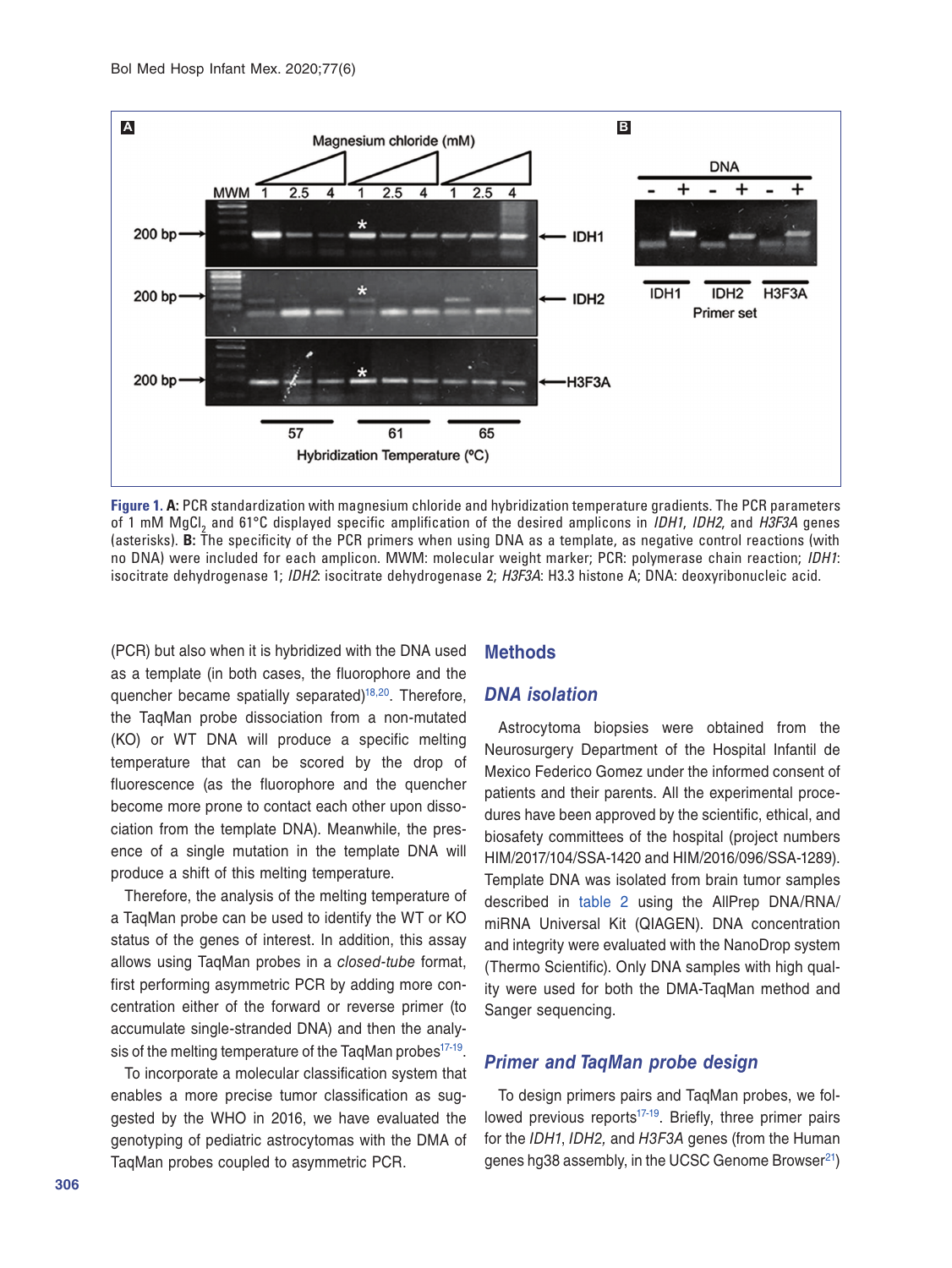| <b>Genomic sequence</b><br>to be amplified      | <b>Codon with a</b><br>mutation to be<br>detected | Forward (F) and reverse (R) primers<br>$(T_m$ and CG%)<br>Sense (s) or antisense (as) Taqman probes | <b>Sequence</b>                          |
|-------------------------------------------------|---------------------------------------------------|-----------------------------------------------------------------------------------------------------|------------------------------------------|
| 180 bp in exon 2<br>and intron 2 in IDH1        | R <sub>132</sub>                                  | $IDH1-F$<br>$(59^{\circ}C, 55\%)$                                                                   | 5' atattctgggtggcacggtc 3'               |
|                                                 |                                                   | $IDH1-R$<br>$(58^{\circ}C, 41\%)$                                                                   | 5' aagttggaaatttctgggccat 3'             |
|                                                 |                                                   | Probe IDH1 (as)                                                                                     | [FAM]ccataagcatgacgacctatgatgat[BHQ-1]   |
| 152 bp in exon 4<br>and intron 4 in <i>IDH2</i> | R <sub>172</sub>                                  | $IDH2-F$<br>$(59^{\circ}C, 50\%)$                                                                   | 5' tctgcaaaaacatcccacgc 3'               |
|                                                 |                                                   | $IDH2-R$<br>$(59^{\circ}C, 60\%)$                                                                   | 5' caagaggatggctaggcgag 3'               |
|                                                 |                                                   | Probe IDH2 (s)                                                                                      | [TAMRA]atcaccattggcaggcacgcccatgg[BHQ-2] |
| 180 bp in exon 1 in<br>H3F3A                    | K27 and G34                                       | $H3F3A-F$<br>$(59^{\circ}C, 50\%)$                                                                  | 5' tggctcgtacaaagcagact 3'               |
|                                                 |                                                   | $H3F3A-R$<br>$(55^{\circ}C, 36\%)$                                                                  | 5' tgtggatacatacaagagagacttt 3'          |
|                                                 |                                                   | Probe H3F3A,K27 (as)                                                                                | [Cy5]agggcgcactcttgcgagcggctttt[BHQ-3]   |
|                                                 |                                                   | Probe H3F3A, G34 (s)                                                                                | [HEX]gcgccctctactggaggggtgaagaa[BHQ-1]   |

**Table 3.** Primers and probes used for mutation scanning by dissociation curve

Specific primers were designed to amplify three genomic regions (in *IDH1, IDH2,* and *H3F3A* genes) that bear possible mutations, as well as long TaqMan probes for each amplicon. Each TaqMan has different fluorophores plus their specific signal quenchers. The same primers were used for the DNA melting analysis (DMA)-TaqMan method and Sanger sequencing.

Tm, melting temperature; GC%, guanine-cytosine content; bp, base pairs; *IDH1*, isocitrate dehydrogenase 1; *IDH2*, isocitrate dehydrogenase 2; *H3F3A*, H3.3 histone A; FAM: carboxyfluorescein; BHQ: black hole quencher™ family; TAMRA: carboxytetramethylrhodamine; Cy5: cyanine-5; HEX: hexachlorofluorescein phosphoramidite

were designed using the Primer-Blast tool<sup>22</sup>. In addition, a TaqMan probe for each amplified gene segment was designed to have the nucleotide matching the possible mutation in the middle of the probe (Table 3). The same primers were used for the DMA of the TaqMan probes method and Sanger sequencing.

## *PCR*

To set up PCR conditions for specific amplification of the desired regions, we performed PCRs with magnesium chloride and hybridization temperature gradients. We detected specific amplification parameters of the three amplicons under 1 mM  $MgCl<sub>2</sub>$  and 61°C (Fig. 1A).

The specificity of the PCR primers was verified with the next reactions and settings: each 20 μl volume reaction contained 1x amplification buffer, 10 mM dNTPs, 1 mM MgCl<sub>2</sub>, 1 U *Taq* DNA polymerase (Thermo Scientific), a primer pair (0.5 μM each one), and 50 ng of DNA template. The PCR protocol started with a denaturation step for 3 min at 95°C, followed by 45 cycles at 95°C for 30 s, 61°C for 30 s, and 72°C for 20 s, with a final cycle at 72°C for 10 min. PCR reactions with no DNA

were included for each amplicon as negative controls (Fig. 1B).

#### *DMA of TaqMan probes in asymmetric PCR*

Each 25 μl volume reaction contained 1x reaction buffer, 200 μM dNTPs, 1 mM MgCl<sub>2</sub>, 1 U *Taq* DNA polymerase (Thermo Scientific), 0.2 μM TaqMan probe, 500 ng of DNA template, and pair of specific primers with a 10-fold concentration difference of one of the primers (0.04 μM/0.4 μM). Real-time PCR protocol started with a denaturation step for 3 min at 95°C, followed by 55 cycles at 95°C for 30 s, 61°C for 30 s, and 72°C for 20 s, and fluorescence acquisition at 62°C. The MxPro-Mx3000P software (version 4) was used to collect and analyze amplification and melting data from the Stratagene Mx3005P real-time PCR detection system (Agilent Technologies).

## *Sanger sequencing and alignment of sequences*

DNA regions to be sequenced were amplified using the same primers described in table 3. PCR reactions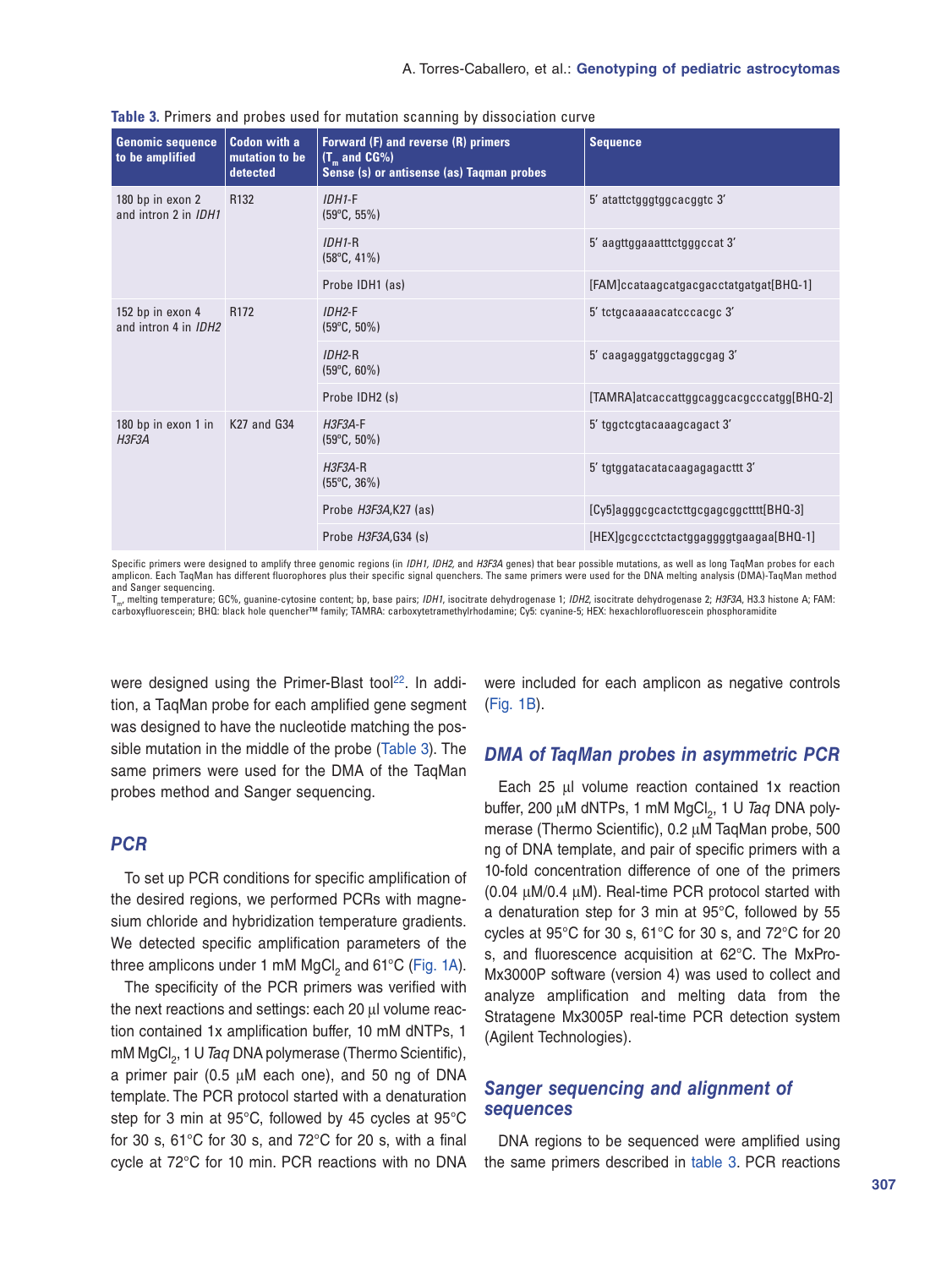

**Figure 2. A, C, E, G:** Amplification curves. **B, D, F, H:** Negative derivative melting curves for four different asymmetric PCRs. Specific primers and TaqMan probe for *IDH1* (displayed in Table 2) were used to evaluate the melting curves of four different wild-type samples. The red lines indicate the fluorescence of the TaqMan probe during amplification and melting curve assessment. Peaks and values of the melting curves are displayed in each one of the respective panels. NTCs are shown in black lines. PCR: polymerase chain reaction; *IDH1*: isocitrate dehydrogenase 1; NTC: non-template controls.

with specific amplification of the desired amplicons were purified with the MinElute PCR Purification Kit (QIAGEN). We used 20 μl of purified PCR reactions and 5 μl of the specific primer (10 μM) for Sanger sequencing at the Sequencing Core Facility (INMEGEN, Mexico). Sequencing results were delivered after 2 days. All the sequenced samples displayed enough quality for subsequent alignment (Table 2). To detect KO or WT DNA sequences, we performed a pairwise sequence alignment $23$  between the respective reference DNA (Table 3) and the sequence retrieved from Sanger sequencing.

## **Results**

## *Genotyping of IDH1, IDH2, and H3K27M/ G34 by Sanger sequencing*

With the primers described in table 3, we amplified and purified the regions of interest and sequenced them by Sanger technology. Four diffuse astrocytomas (Grade II), three anaplastic astrocytomas (Grade III), and four glioblastomas (Grade IV) were sequenced, and all of them displayed the WT sequence for all the tested genes (Table 2).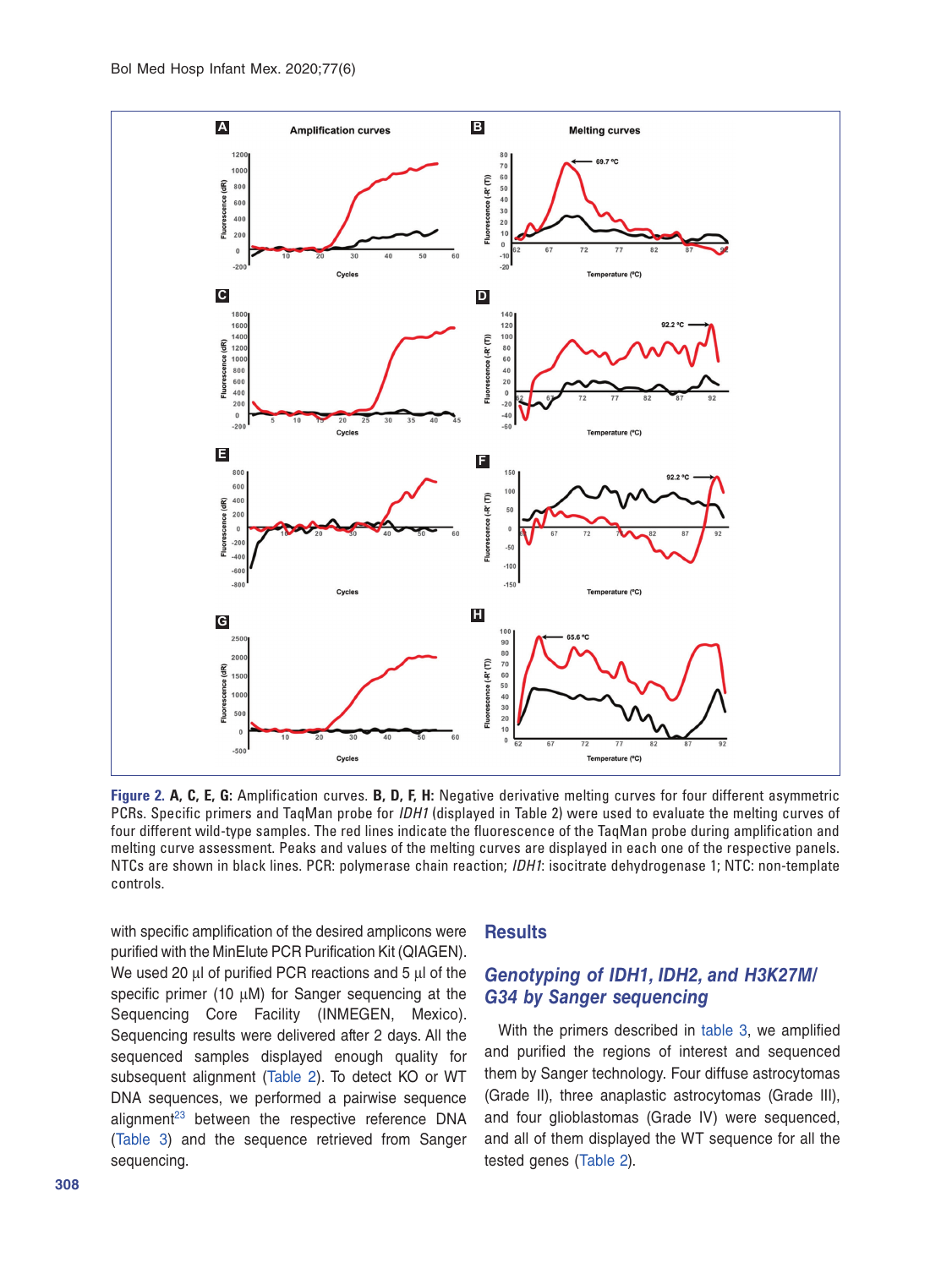| Tested codon         | Predicted T (°C) | Observed Tm (°C)                           | Success ratio for asymmetric PCR (success/trials) |
|----------------------|------------------|--------------------------------------------|---------------------------------------------------|
| R132 in <i>IDH1</i>  | WT: 63.7         | $69.7*$<br>$92.2*$<br>$92.2*$<br>$65.6***$ | 14% (4/29)                                        |
|                      | KO: 61.9         | <b>NA</b>                                  | <b>NA</b>                                         |
| R172 in <i>IDH2</i>  | WT: 74.5         | N <sub>0</sub>                             | $0\%$ (0/7)                                       |
|                      | KO: 72.4         | <b>NA</b>                                  | <b>NA</b>                                         |
| K27 and G34 in H3F3A | K27-WT: 76       | N <sub>0</sub>                             | $0\%$ (0/7)                                       |
|                      | K27-K0: 76.1     | <b>NA</b>                                  | <b>NA</b>                                         |
|                      | G34-WT: 72.4     | N <sub>0</sub>                             | $0\%$ (0/5)                                       |
|                      | G34-K0: 70.4     | <b>NA</b>                                  | <b>NA</b>                                         |

Predicted and observed melting temperatures of the gene-specific TaqMan probes for *IDH1, IDH2,* and *H3F3A* genes. Information on biological replicates and the success ratio is also displayed.

NO, not observed (no data was obtained); NA, not assessed; *IDH1*, isocitrate dehydrogenase 1; *IDH2*, isocitrate dehydrogenase 2; *H3F3A*, H3.3 histone A; PCR, polymerase chain reaction;  $T_{m}$ , melting temperature; WT, wild type; KO, mutated.

The values correspond to the melting curve when using DNA from a pilocytic astrocytoma\* or a diffuse astrocytoma\*\*. KO biopsies have not been assessed (NA) as the variation of melting temperatures in WT samples exceeds the shift that a single mutation would produce.

Predicted melting temperatures were calculated with the melting temperature  $(T_m)$  calculation Tool available at the Biophp.org project (http://www.biophp.org/).



**Figure 3. A:** Overlapped negative derivative melting curves for four different asymmetric PCRs for the specific primers and TaqMan probe for *IDH1*. The negative derivate fluorescence is expressed as a percentage to make it comparable across samples. **B:** Chromatogram form Sanger sequencing showing the sequence of a diffuse astrocytoma IDH1-WT and its alignment to the reference sequence in the codon arginine 132 (R132). PCR: polymerase chain reaction; *IDH1*: isocitrate dehydrogenase 1; WT: wild type.

## *Evaluation of DMA of the IDH1 TaqMan probe on IDH1-WT samples*

We evaluated the melting temperature of the *IDH1*- TaqMan probe to identify the gene status of a bona fide WT template from pilocytic astrocytoma. A criterion that must be fulfilled is that the amplification of the template must be successful in order to do the melting temperature value more reliable<sup>19</sup>. Thus, we focused on melting temperature curves from PCR reactions that displayed amplification signals during the respective cycles of the real-time PCR. Under this scenario, only 14% of the PCR reactions (3/28) displayed amplification plots (Figs. 2A, C, E, G, and Table 4). The predicted melting temperature for a WT template is 63.7°C. However, the observed melting temperatures were 69.7, 92.2, and 92.2°C, respectively (Figs. 2B, D, F, H, 3A and B and Table 4). Furthermore, to test the method with another WT template, we evaluated the *IDH1*-TaqMan probe with a template from a diffuse astrocytoma *IDH1*-WT and observed that the melting temperature curve peaked at 65.6°C (Figs. 2H and 3A and Table 4).

# *Evaluation of melting temperature for IDH2 and H3K27/G34 TaqMan probe*

We tested the specific primers and TaqMan probes for *IDH2* and H3K27/G34 using DNA obtained from a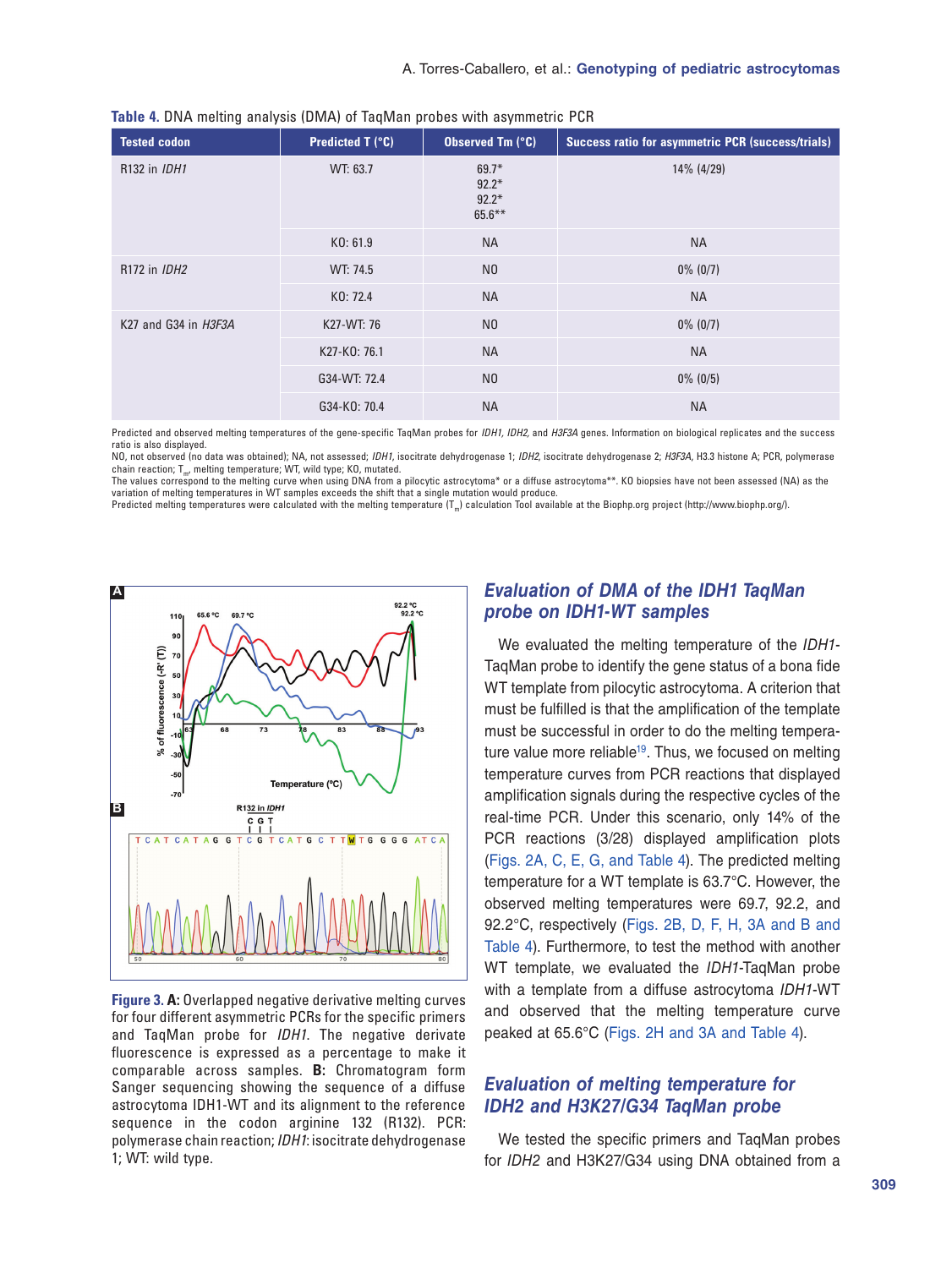diffuse astrocytoma (II) – *IDH1-WT*, *IDH2-WT,* and *H3K27M/G34-WT*. Despite having obtained a good amplification efficiency and high-quality Sanger sequencing with the specific primers, the asymmetric real-time PCR with the TaqMan probes did not display any amplification plots nor melting curves (Table 4).

#### **Discussion**

The DMA of TaqMan probes in asymmetric PCR has been used to identify mutations in the *PIK3CA*, *KRAS*, *NRAS*, and *BRAF* genes in lung cancer, colon cancer, and melanoma<sup>17-19</sup>. Here, we tried to set up this melting analysis for the genotyping of pediatric astrocytomas by identifying specific mutations in the *IDH1*, *IDH2*, and *H3F3A* genes. As proof of principle, we used the *IDH1*- TaqMan probe to identify the WT status of *IDH1* in two different WT DNA templates (pilocytic and diffuse astrocytoma). We obtained four melting temperature values that ranged from 65.6°C to 92.2°C. This broad variation in temperature is higher than the expected shift of 2-3°C if the mutation was present. Besides, only four out of 29 reactions displayed amplification of the DNA template, and amplification was observed only in one of the two technical duplicates of these four asymmetric PCR reactions (data not shown). As mentioned above, the successful amplification of the DNA template is an important parameter to do the melting temperature value more reliable19. Therefore, we conclude that the broadened values of the dissociation temperatures of the *IDH1*-TaqMan probe cannot be used as a reliable method for identifying a WT scenario. Albeit testing this TaqMan probe using DNA templates that harbor the mutations is still necessary, we speculate than the KO status of *IDH1* will not be identified by this analysis as the broad range of melting temperatures will mask the temperature shift induced by the presence of the mutation on the template.

Finally, when we used the TaqMan probes for *IDH2* and K27/G34 in *H3F3A*, amplification plots were not obtained. Although more standardizations are required for these genes, we concluded that a significant variation in melting curves and long-time consumption makes this genotyping assay method not reliable nor efficient, at least for *IDH1*. Meanwhile, Sanger sequencing was faster and more reliable to detect the gene status in all the sequenced samples.

Here, we show that the DMA of TaqMan probes in asymmetric PCR was not reproducible nor reliable. We conclude that Sanger sequencing or alternative next-generation sequencing will continue being the gold standard genotyping method.

#### **Ethical disclosures**

**Protection of human and animal subjects.** The authors declare that no experiments were performed on humans or animals for this study.

**Confidentiality of data.** The authors declare that they have followed the protocols of their work center on the publication of patient data.

**Right to privacy and informed consent.** The authors have obtained the written informed consent of the patients or subjects mentioned in the article. The corresponding author has this document.

#### **Conflicts of interest**

The authors declare no conflicts of interest.

#### **Funding**

This work was supported by the grants of Hospital Infantil de México Federico Gómez-HIM/2017/104/SSA-1420 and HIM/2016/096/SSA-1289.

#### **References**

- 1. Eguia-Aguilar P, Perezpena-Diazconti M, Benadon-Darszon E, de Leon FC, Gordillo-Dominguez L, Torres-Garcia S, et al. Reductions in the expression of miR-124-3p, miR-128-1, and miR-221-3p in pediatric astrocytomas are related to high-grade supratentorial, and recurrent tumors in Mexican children. Childs Nerv Syst. 2014;30:1173-81.
- 2. de Leon FC, Castro-Sierra E, Perezpena-Diazconti M, Gordillo-Dominguez LF, Santana-Montero BL, Rocha-Rivero LE, et al. Pediatric intracranial tumors. Bol Med Hosp Infant Mex. 2016;63:367-81.
- 3. Bhatia A, Pruthi S. Pediatric brain tumors: a different ball game. Semin Roentgenol. 2018;53:77-100.
- 4. Zong H, Parada LF, Baker SJ. Cell of origin for malignant gliomas and its implication in therapeutic development. Cold Spring Harb Perspect Biol. 2015;7:a020610.
- 5. Llaguno SA, Chen J, Kwon CH, Jackson EL, Li Y, Burns DK, et al. Malignant astrocytomas originate from neural stem/progenitor cells in a somatic tumor suppressor mouse model. Cancer Cell. 2009;15:45-56.
- 6. Louis DN, Ohgaki H, Wiestler OD, Cavenee WK, Burger PC, Jouvet A, et al. The 2007 WHO classification of tumours of the central nervous system. Acta Neuropathol. 2007;114:97-109.
- 7. Gupta A, Dwivedi T. A simplified overview of the World Health Organization classification update of central nervous system tumors 2016. J Neurosci Rural Pract. 2017;8:629-41.
- 8. Lousi DN, Hiroko O, Wiestler OD, Cavenee WK, editors. WHO Classification of Tumours of the Central Nervous System. Lyon: International Agency for Research on Cancer; 2016.
- 9. Board PDQPTE. Childhood astrocytomas treatment (PDQ®): health professional version. In: PDQ Cancer Information Summaries. Bethesda, MD, United States: National Cancer Institute; 2020.
- 10. Louis DN, Perry A, Reifenberger G, von Deimling A, Figarella-Branger D, Cavenee WK, et al. The 2016 World Health Organization classification of tumors of the central nervous system: a summary. Acta Neuropathol. 2016;131:803-20.
- 11. Watanabe T, Vital A, Nobusawa S, Kleihues P, Ohgaki H. Selective acquisition of IDH1 R132C mutations in astrocytomas associated with li-fraumeni syndrome. Acta Neuropathol. 2009;117:653-6.
- 12. Karsy M, Guan J, Cohen AL, Jensen RL, Colman H. New molecular considerations for glioma: IDH, ATRX, BRAF, TERT, H3 K27M. Curr Neurol Neurosci Rep. 2017;17:19.
- 13. Hartmann C, Meyer J, Balss J, Capper D, Mueller W, Christians A, et al. Type and frequency of IDH1 and IDH2 mutations are related to astrocytic and oligodendroglial differentiation and age: a study of 1,010 diffuse gliomas. Acta Neuropathol. 2009;118:469-74.
- 14. Cohen AL, Holmen SL, Colman H. IDH1 and IDH2 mutations in gliomas. Curr Neurol Neurosci Rep. 2013;13:345.